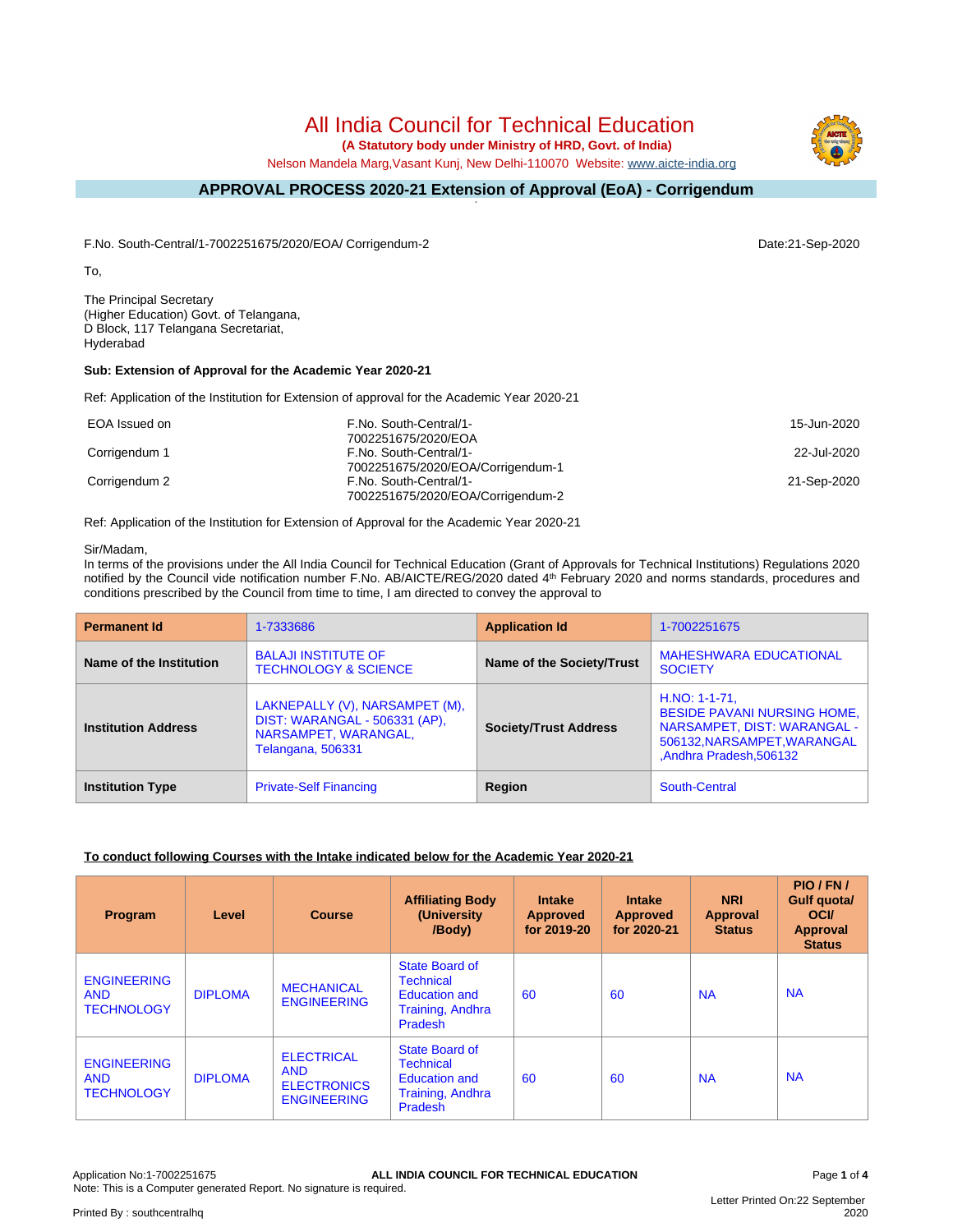| <b>ENGINEERING</b><br><b>AND</b><br><b>TECHNOLOGY</b> | <b>POST</b><br><b>GRADUATE</b>  | <b>COMPUTER</b><br><b>SCIENCE AND</b><br><b>ENGINEERING</b>                                                                                           | <b>Jawaharlal Nehru</b><br>Technological<br>University,<br>Hyderabad        | 30          | 30         | <b>NA</b> | <b>NA</b> |
|-------------------------------------------------------|---------------------------------|-------------------------------------------------------------------------------------------------------------------------------------------------------|-----------------------------------------------------------------------------|-------------|------------|-----------|-----------|
| <b>ENGINEERING</b><br><b>AND</b><br><b>TECHNOLOGY</b> | <b>UNDER</b><br><b>GRADUATE</b> | <b>ELECTRONICS &amp;</b><br><b>COMMUNICATIO</b><br><b>N ENGG</b>                                                                                      | <b>Jawaharlal Nehru</b><br><b>Technological</b><br>University,<br>Hyderabad | 180         | 180        | <b>NA</b> | <b>NA</b> |
| <b>ENGINEERING</b><br><b>AND</b><br><b>TECHNOLOGY</b> | <b>UNDER</b><br><b>GRADUATE</b> | <b>ELECTRICAL</b><br><b>AND</b><br><b>ELECTRONICS</b><br><b>ENGINEERING</b>                                                                           | <b>Jawaharlal Nehru</b><br>Technological<br>University,<br>Hyderabad        | 120         | 120        | <b>NA</b> | <b>NA</b> |
| <b>ENGINEERING</b><br><b>AND</b><br><b>TECHNOLOGY</b> | <b>UNDER</b><br><b>GRADUATE</b> | <b>COMPUTER</b><br><b>SCIENCE AND</b><br><b>ENGINEERING</b>                                                                                           | <b>Jawaharlal Nehru</b><br>Technological<br>University,<br>Hyderabad        | 120         | $180^{55}$ | <b>NA</b> | <b>NA</b> |
| <b>MANAGEMENT</b>                                     | <b>POST</b><br><b>GRADUATE</b>  | <b>MBA</b>                                                                                                                                            | <b>Jawaharlal Nehru</b><br>Technological<br>University,<br><b>Hyderabad</b> | 60          | 60         | <b>NA</b> | <b>NA</b> |
| <b>ENGINEERING</b><br>AND<br><b>TECHNOLOGY</b>        | <b>UNDER</b><br><b>GRADUATE</b> | <b>MECHANICAL</b><br><b>ENGINEERING</b>                                                                                                               | <b>Jawaharlal Nehru</b><br>Technological<br>University,<br>Hyderabad        | 120         | 60         | <b>NA</b> | <b>NA</b> |
| <b>ENGINEERING</b><br><b>AND</b><br><b>TECHNOLOGY</b> | <b>POST</b><br><b>GRADUATE</b>  | <b>ELECTRICAL</b><br><b>POWER</b><br><b>SYSTEMS</b>                                                                                                   | <b>Jawaharlal Nehru</b><br>Technological<br>University,<br>Hyderabad        | 30          | 30         | <b>NA</b> | <b>NA</b> |
| <b>ENGINEERING</b><br><b>AND</b><br><b>TECHNOLOGY</b> | <b>POST</b><br><b>GRADUATE</b>  | <b>EMBEDDED</b><br><b>SYSTEMS</b>                                                                                                                     | <b>Jawaharlal Nehru</b><br>Technological<br>University,<br>Hyderabad        | 18          | 18         | <b>NA</b> | <b>NA</b> |
| <b>ENGINEERING</b><br><b>AND</b><br><b>TECHNOLOGY</b> | <b>UNDER</b><br><b>GRADUATE</b> | <b>CIVIL</b><br><b>ENGINEERING</b>                                                                                                                    | <b>Jawaharlal Nehru</b><br><b>Technological</b><br>University,<br>Hyderabad | 120         | 120        | <b>NA</b> | <b>NA</b> |
| <b>ENGINEERING</b><br><b>AND</b><br><b>TECHNOLOGY</b> | <b>UNDER</b><br><b>GRADUATE</b> | <b>COMPUTER</b><br><b>SCIENCE &amp;</b><br><b>ENGINEERING</b><br>(IOT)                                                                                | <b>Jawaharlal Nehru</b><br><b>Technological</b><br>University,<br>Hyderabad | $\bf{0}$    | $60^{#}\%$ | <b>NA</b> | <b>NA</b> |
| <b>ENGINEERING</b><br><b>AND</b><br><b>TECHNOLOGY</b> | <b>UNDER</b><br><b>GRADUATE</b> | <b>COMPUTER</b><br><b>SCIENCE &amp;</b><br><b>ENGINEERING</b><br><b>(ARTIFICIAL</b><br><b>INTELLIGENCE</b><br><b>AND MACHINE</b><br><b>LEARNING</b> ) | <b>Jawaharlal Nehru</b><br><b>Technological</b><br>University,<br>Hyderabad | $\mathbf 0$ | $60^{#}\%$ | <b>NA</b> | <b>NA</b> |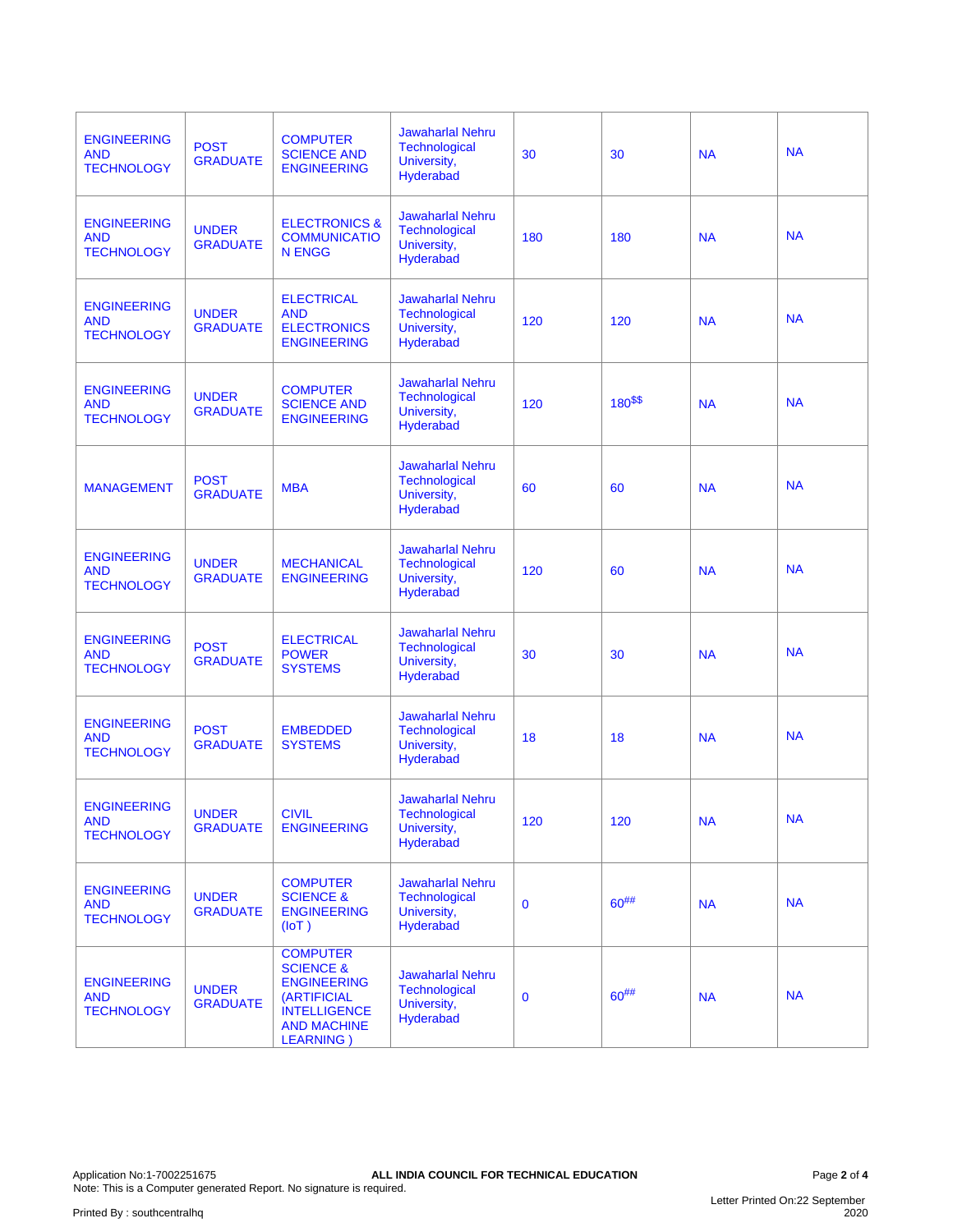| <b>ENGINEERING</b><br><b>AND</b><br><b>TECHNOLOGY</b> | <b>UNDER</b><br>GRADUATE | <b>COMPUTER</b><br><b>ENGINEERING</b><br>  (SOFTWARE)<br><b>ENGINEERING</b> | Jawaharlal Nehru<br><b>Technological</b><br>University.<br>Hyderabad | $60^{#}$ | <b>NA</b> | <b>NA</b> |
|-------------------------------------------------------|--------------------------|-----------------------------------------------------------------------------|----------------------------------------------------------------------|----------|-----------|-----------|
|                                                       |                          |                                                                             |                                                                      |          |           |           |

## Approved New Course(s)

\$\$ Course(s) should be offered in Emerging Area

\$\$ New Course(s)/Increase in Intake should be offered in Emerging Area

#### **Course(s) Applied for Closure by the Institution for the Academic Year 2020-21**

| Program                                     | Level                | <b>Course</b>                                                       | <b>Affiliating Body</b><br>(Univ/Body)                                      | <b>Course Closure Status</b> |
|---------------------------------------------|----------------------|---------------------------------------------------------------------|-----------------------------------------------------------------------------|------------------------------|
| <b>ENGINEERING AND</b><br><b>TECHNOLOGY</b> | <b>POST GRADUATE</b> | <b>CAD/CAM</b>                                                      | Jawaharlal Nehru<br>Technological<br>University,<br>Hyderabad               | Approved                     |
| <b>ENGINEERING AND</b><br><b>TECHNOLOGY</b> | <b>POST GRADUATE</b> | <b>DIGITAL SYSTEMS</b><br><b>AND COMPUTER</b><br><b>ELECTRONICS</b> | Jawaharlal Nehru<br>Technological<br>University,<br>Hyderabad               | Approved                     |
| <b>ENGINEERING AND</b><br><b>TECHNOLOGY</b> | <b>POST GRADUATE</b> | <b>SOFTWARE</b><br><b>ENGINEERING</b>                               | <b>Jawaharlal Nehru</b><br>Technological<br>University,<br><b>Hyderabad</b> | Approved                     |

#### **It is mandatory to comply with all the essential requirements as given in APH 2020-21 (Appendix 6)**

## **Important Instructions**

1. **Corrigendum for-** 1. Change in Course Name

2. Change in Course Name

- 2. The State Government/ UT/ Directorate of Technical Education/ Directorate of Medical Education shall ensure that 10% of reservation for Economically Weaker Section (EWS) as per the reservation policy for admission, operational from the Academic year 2020-21 is implemented without affecting the reservation percentages of SC/ ST/ OBC/ General. However, this would not be applicable in the case of Minority Institutions referred to the Clause (1) of Article 30 of Constitution of India. Such Institution shall be permitted to increase in annual permitted strength over a maximum period of two years beginning with the Academic Year 2020-21
- 3. The Institution offering courses earlier in the Regular Shift, First Shift, Second Shift/Part Time now amalgamated as total intake shall have to fulfil all facilities such as Infrastructure, Faculty and other requirements as per the norms specified in the Approval Process Handbook 2020-21 for the Total Approved Intake. Further, the Institutions Deemed to be Universities/ Institutions having Accreditation/ Autonomy status shall have to maintain the Faculty: Student ratio as specified in the Approval Process Handbook. All such Institutions/ Universities shall have to create the necessary Faculty, Infrastructure and other facilities WITHIN 2 YEARS to fulfil the norms based on the Affidavit submitted to AICTE.
- 4. In case of any differences in content in this Computer generated Extension of Approval Letter, the content/information as approved by the Executive Council / General Council as available on the record of AICTE shall be final and binding.
- 5. Strict compliance of Anti-Ragging Regulation: Approval is subject to strict compliance of provisions made in AICTE Regulation notified vide F. No. 373/Legal/AICTE/2009 dated July 1, 2009 for Prevention and Prohibition of Ragging in Technical Institutions. In case Institution fails to take adequate steps to Prevent Ragging or fails to act in accordance with AICTE Regulation or fails to punish perpetrators or incidents of Ragging, it will be liable to take any action as defined under clause 9(4) of the said Regulation.

**Prof.Rajive Kumar Member Secretary, AICTE**